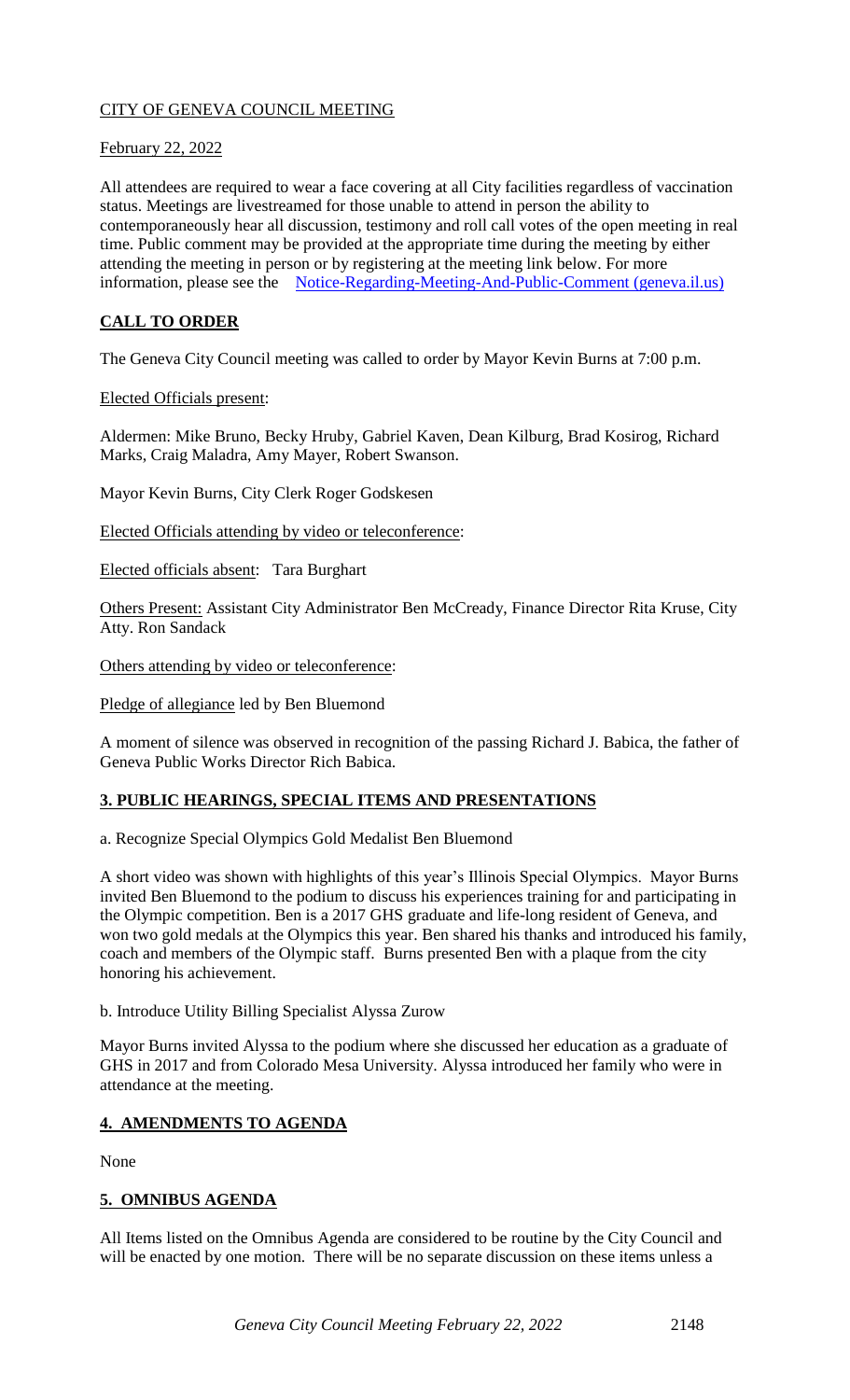council member so requests in which event the item will be removed from the Omnibus (Consent) Agenda and considered in its normal sequence on the agenda.

Moved by Ald. Swanson, seconded by Ald. Marks to approve the agenda as presented.

Roll Call:

AYES: 9 (Ald. Bruno, Hruby, Kaven, Kilburg, Kosirog, Maladra, Marks, Mayer, Swanson)

ABSENT: 1 (Burghart)

NAYS: 0 MOTION CARRIED

### **\*6. Approve Regular City Council Minutes from February 7, 2022. (Clerk Recommends Approval)**

Moved by Ald. Swanson, seconded by Ald. Marks to approve the measure as presented. Approved by unanimous roll call vote 9/0 with one absence. (Omnibus Agenda). MOTION CARRIED

### **\*7. APPROVE REPORTS**

a. Tax Revenue Report

b. Financial Report for December 2021

Moved by Ald. Swanson, seconded by Ald. Marks to approve the measure as presented. Approved by unanimous roll call vote 9/0 with one absence. (Omnibus Agenda). MOTION CARRIED

### **8. COUNCIL COMMITTEES**

None

## **9. OTHER ITEMS AND CORRESPONDENCE**

None

## **10. MUNICIPAL BILLS FOR PAYMENT**

City of Geneva Expenditures - 02/22/2022 \$ 3,128,014.01 Manual  $Check(s) -$ Utility Billing Refund(s) 1,416.18 Misc. Refund(s)  $-$ Sales Tax Abatement – City of Geneva Payroll 742,127.03 Tri-Com Expenditures - 02/22/2022 262,933.68 Tri-Com Payroll 109,095.87

 $\mathcal{L}_\text{max}$  and  $\mathcal{L}_\text{max}$  and  $\mathcal{L}_\text{max}$ Total Expenditures \$ 4,243,586.77

Moved by Ald. Bruno, seconded by Ald. Mayer to approve the bills as presented.

Roll Call:

AYES: 9 (Ald. Bruno, Hruby, Kaven, Kilburg, Kosirog, Maladra, Marks, Mayer, Swanson)

ABSENT: 1 (Burghart)

NAYS: 0 MOTION CARRIED

#### **11. COMMITTEE OF THE WHOLE ITEMS OF BUSINESS**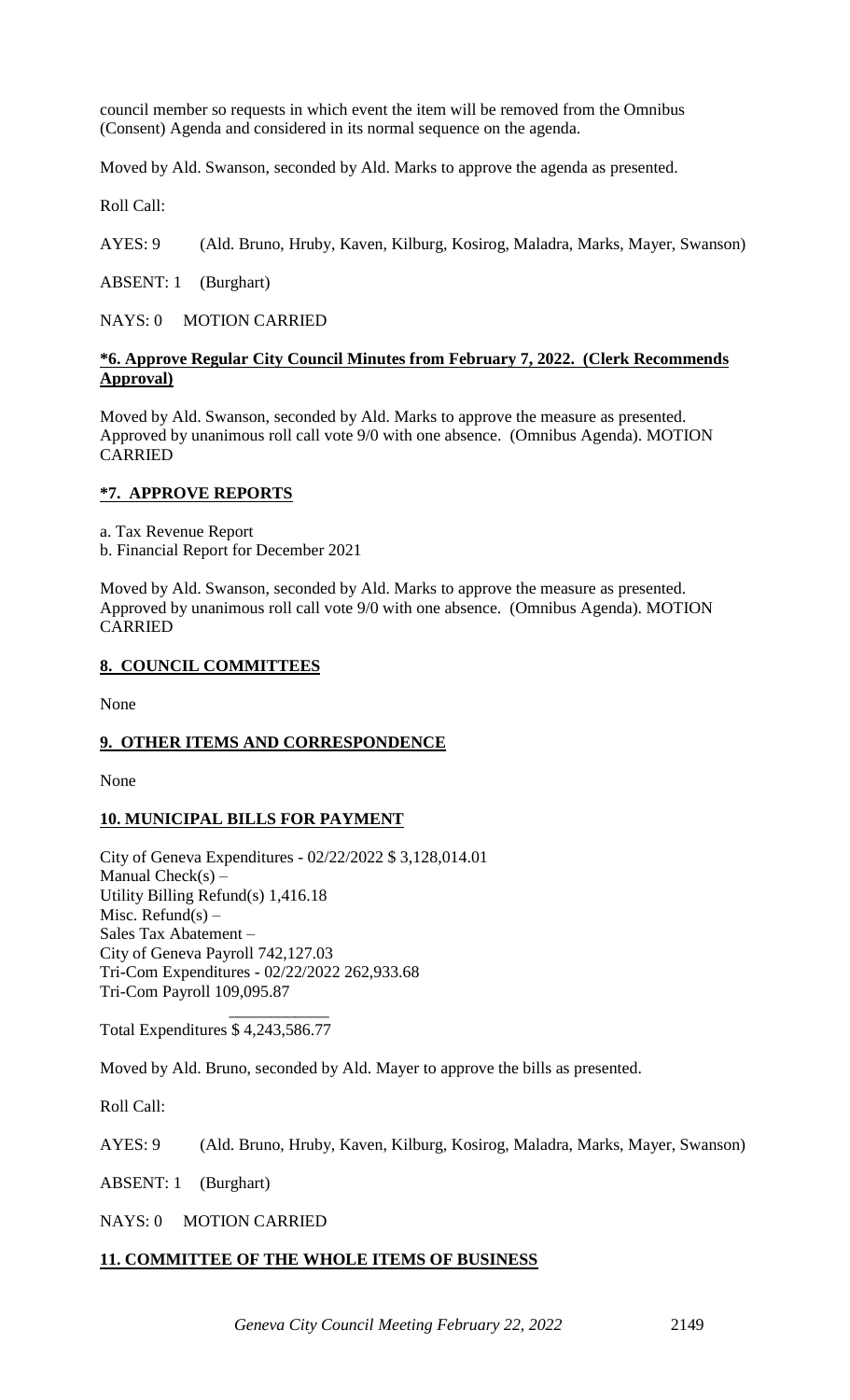### **\*a. Approve Ordinance No. 2022-08 Amending Title 4 (Business & License Regulations), Chapter 2 (Liquor Control), Section 4-2-11 and 4-2-13 Creating a Class C-8 Brew Pub License.**

Moved by Ald. Swanson, seconded by Ald. Marks to approve the measure as presented. Approved by unanimous roll call vote 9/0 with one absence. (Omnibus Agenda). MOTION CARRIED

### **\*b. Approve Resolution No. 2022-07 Authorizing a Farm Lease with Pitstick Farms at a Cost of \$330.00 per Tillable Acre at Prairie Green Preserve for the 2022 and 2023 Crop Season.**

Moved by Ald. Swanson, seconded by Ald. Marks to approve the measure as presented. Approved by unanimous roll call vote 9/0 with one absence. (Omnibus Agenda). MOTION CARRIED

#### **\*c. Approve Resolution No. 2022-08 Authorizing the Execution of a Market License Agreement Between the City of Geneva and Bensidoun USA for the 2023-2024 French Market Seasons.**

Moved by Ald. Swanson, seconded by Ald. Marks to approve the measure as presented. Approved by unanimous roll call vote 9/0 with one absence. (Omnibus Agenda). MOTION CARRIED

#### **\*d. Approve Resolution No. 2022-09 Awarding Bid and Contract to Shermco Industries in the Amount of \$55,502.00 for the 2022 Substation Preventative Maintenance Contract.**

Moved by Ald. Swanson, seconded by Ald. Marks to approve the measure as presented. Approved by unanimous roll call vote 9/0 with one absence. (Omnibus Agenda). MOTION CARRIED

### **\*e. Approve Resolution No. 2022-10 Adopting an Energy Risk Management Policy for Participation in the PJM Market.**

Moved by Ald. Swanson, seconded by Ald. Marks to approve the measure as presented. Approved by unanimous roll call vote 9/0 with one absence. (Omnibus Agenda). MOTION CARRIED

## **12. PRESENTATION OF ORDINANCES, RESOLUTIONS, PETITIONS, BIDS**

### **a. Consider Resolution No. 2022-11 Authorizing Publication of Updated 2022 City of Geneva Zoning Map.**

Moved by Ald. Bruno, seconded by Ald. Mayer to approve the agenda as presented.

Roll Call:

AYES: 9 (Ald. Bruno, Hruby, Kaven, Kilburg, Kosirog, Maladra, Marks, Mayer, Swanson)

ABSENT: 1 (Burghart)

NAYS: 0 MOTION CARRIED

### **b. Consider Resolution No. 2022-12 Authorizing an Application for the Kane County Victoria Riverboat Funds and Execution of all Necessary Documents.**

Moved by Ald. Kilburg, seconded by Ald. Bruno to approve the agenda as presented.

Roll Call:

AYES: 9 (Ald. Bruno, Hruby, Kaven, Kilburg, Kosirog, Maladra, Marks, Mayer, Swanson)